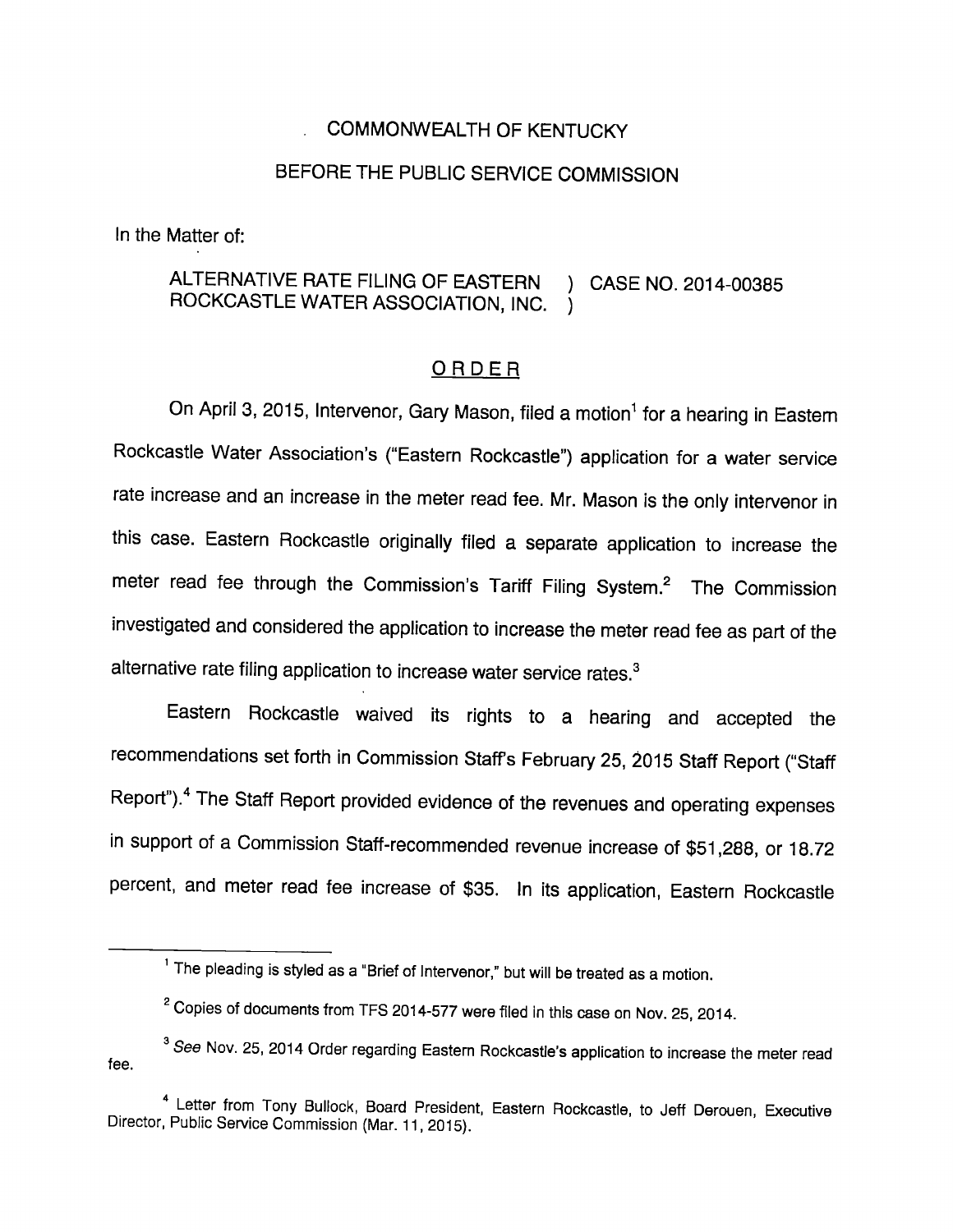requested a revenue increase of \$77,402, or 28.25 percent. Eastern Rockcastle provided a cost-justification sheet for the requested meter read fee increase from \$5 to \$35.

As a basis for his motion, Mr. Mason states that Eastern Rockcastle's waterservice rate increase should be limited to 10 percent and the meter read fee should be increased only to \$25. In support of his assertion that Eastern Rockcastle's water service rate should be limited to 10 percent, Mr. Mason questions the amount of water loss that should be considered in determining the revenue requirement and states that Eastern Rockcastle should eliminate the health insurance premiums it pays for its two employees. To support his proposal to limit the meter read fee increase to \$25, Mr. Mason encourages Eastern Rockcastle to use QuickBooks accounting software to generate reports, which he asserts would lower expenses by saving on labor and supply costs. Mr. Mason also questions whether this matter is properly before the Commission, due to an alleged insufficiency of notice. Mr. Mason asserts that notice publication was insufficient because the meter read fee was omitted from at least one notice and, when it was included, the percentage increase was listed as 700 percent, rather than 600 percent, the correct increase.

The Commission will conduct a hearing when a request for hearing has been made unless a hearing is not required by statute, or is found by the Commission to be unnecessary for protection of substantial rights or not in the public interest.<sup>5</sup> A hearing is not statutorily required for an alternative rate filing or an application to increase a meter read fee. Thus, in evaluating Mr. Mason's motion for a hearing, the Commission

<sup>^807</sup> KAR 5:001, Section 9(1).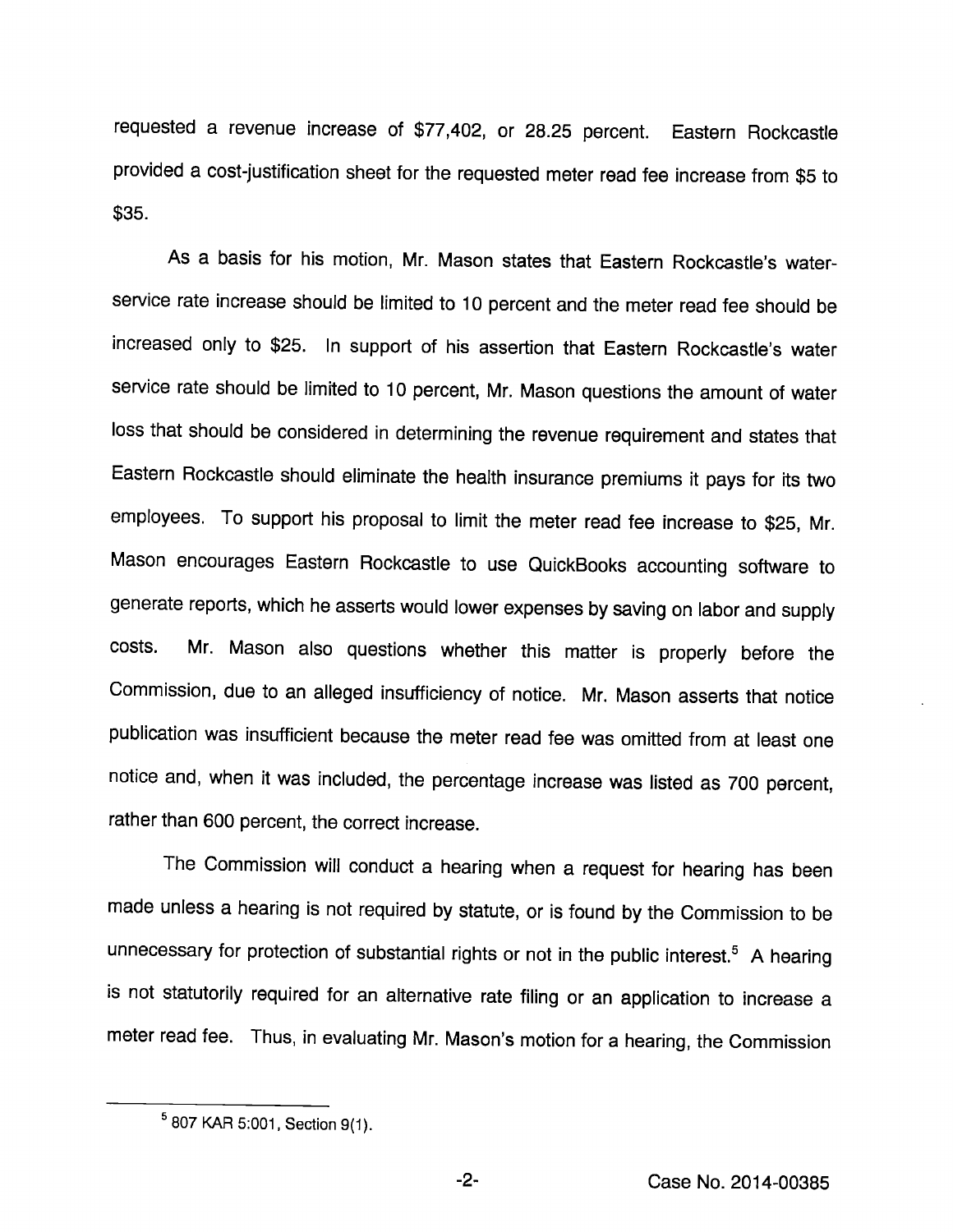must determine whether a hearing is necessary for the protection of substantial rights or is in the public interest.

Mr. Mason has been an active participant in this case. On February 12, 2015, prior to the issuance of the Staff Report, Mr. Mason filed a response as well as a supplemental response to the proposed meter read fee and water rate increases. On March 10, 2015, Mr. Mason filed his response to the Staff Report. Mr. Mason participated in an informal conference conducted on March 19, 2015. Although Mr. Mason did not make any discovery requests pursuant to the Commission's procedures for discovery set forth in 807 KAR 5:076,<sup>6</sup> Section 10, he did make seven Open Records Act requests to Eastem Rockcastle between December 17, 2014, and March 24, 2015.

Despite his active participation and ample opportunity, Mr. Mason failed to provide factual support for the recommendations upon which he bases his request for a hearing. Mr. Mason asserts that water-loss figures should be reflected in the Staff Report. Mr. Mason fails to acknowledge that Staff not only addressed water loss in its Report, but that Staff calculated a higher water-loss figure than Mr. Mason calculated. Further, Staff removed purchased-water and purchased-power costs that were above the regulatory limit for water loss set forth in 807 KAR 5:066, Section 6(3).

To support his assertion that Eastem Rockcastle's water service rate increase should be limited to 10 percent, Mr. Mason disputes the accuracy of Carolyn Hinton's<sup>7</sup>

<sup>®807</sup> KAR 5:076 Is the regulation for alternative rate filing applications.

 $^7$  Ms. Hinton is the Secretary/Treasurer for Eastem Rockcastle.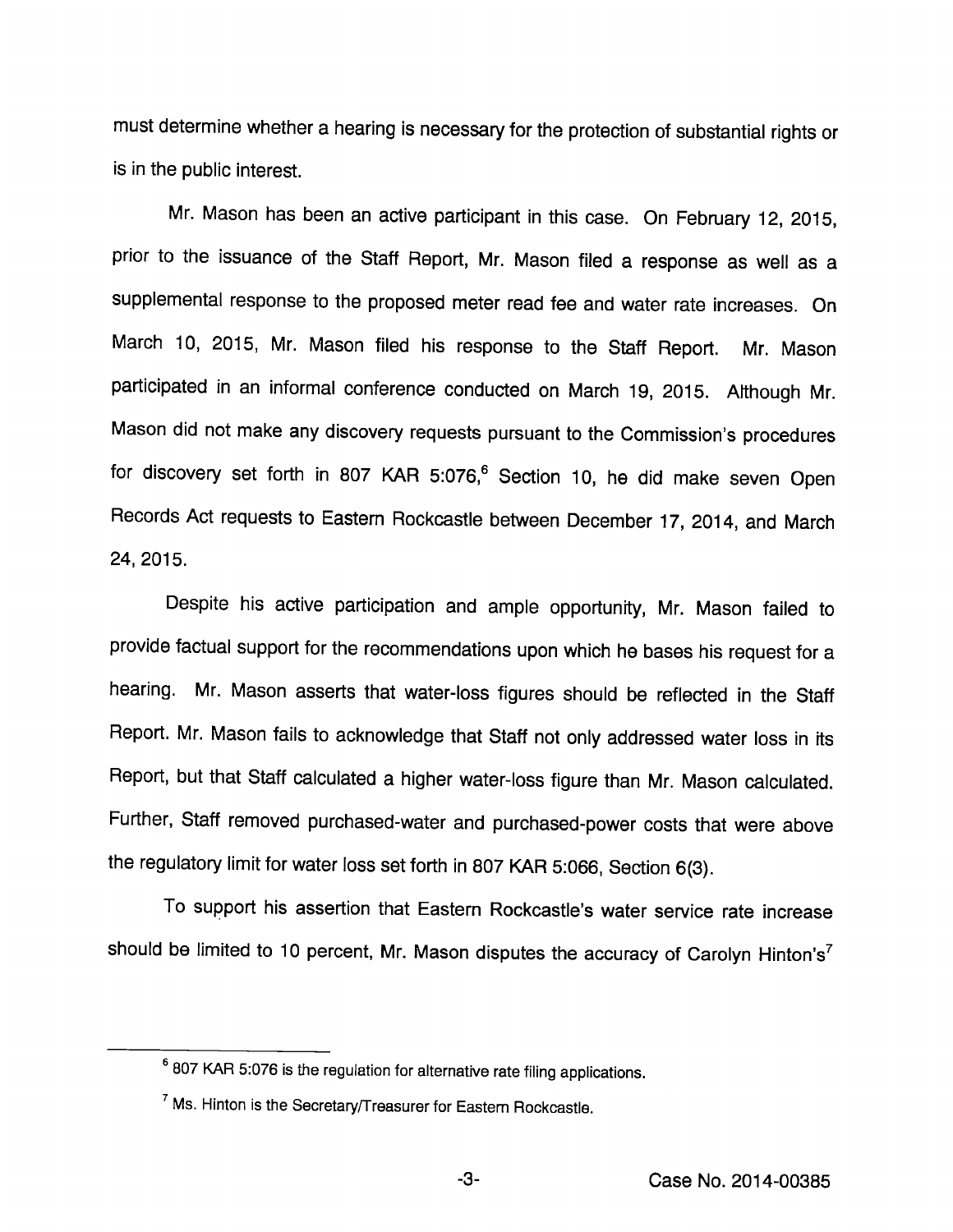statement during an informal conference<sup>8</sup> that providing health insurance to Eastern Rockcastle's two employees was less expensive than giving a \$1 or \$2 per hour raise to each employee. Ms. Hinton did make this argument for provision of health insurance for the utility's two employees. Prior to Ms. Hinton's making that statement during the informal conference, however, Commission Staff had informed Mr. Mason that the Commission allows a utility to include in its rates the cost of providing health insurance for the utility's employees.<sup>9</sup> Mr. Mason has provided no evidence of the Commission's previously having prevented a utility from including in rates for service the cost for providing health insurance to the utility's non-management employees.

Mr. Mason states that Eastern Rockcastle could reduce the proposed meter read fee increase from \$35 to \$25 by using QuickBooks accounting software. Mr. Mason failed to provide further information to support his conclusion that using QuickBooks accounting software would reduce the cost of labor and supplies, and thus reduce the meter reading fee by \$10.

The only evidence that Mr. Mason provided in support of his recommendations regards the impact of what he terms the "free water" that Eastern Rockcastle is receiving as a result of its suppliers' master meters' underreporting of the water flow. The Staff Report addressed the water-loss issue, but did not specifically address the discrepancy with the suppliers' master meters on water loss. This information is now in the record and can be addressed in the Final Order. A hearing is not necessary to present this evidence. Further, if the Staff Report had addressed the discrepancy with

 $^{\rm 6}$  Mr. Mason's motion incorrectly identifies the March 19, 2015 informal conference as a hearing.

<sup>&</sup>lt;sup>9</sup> Memorandum from Ann Ramser, Staff Attorney, to Case File No. 2014-00385 (Mar. 23, 2015) at unnumbered page 2.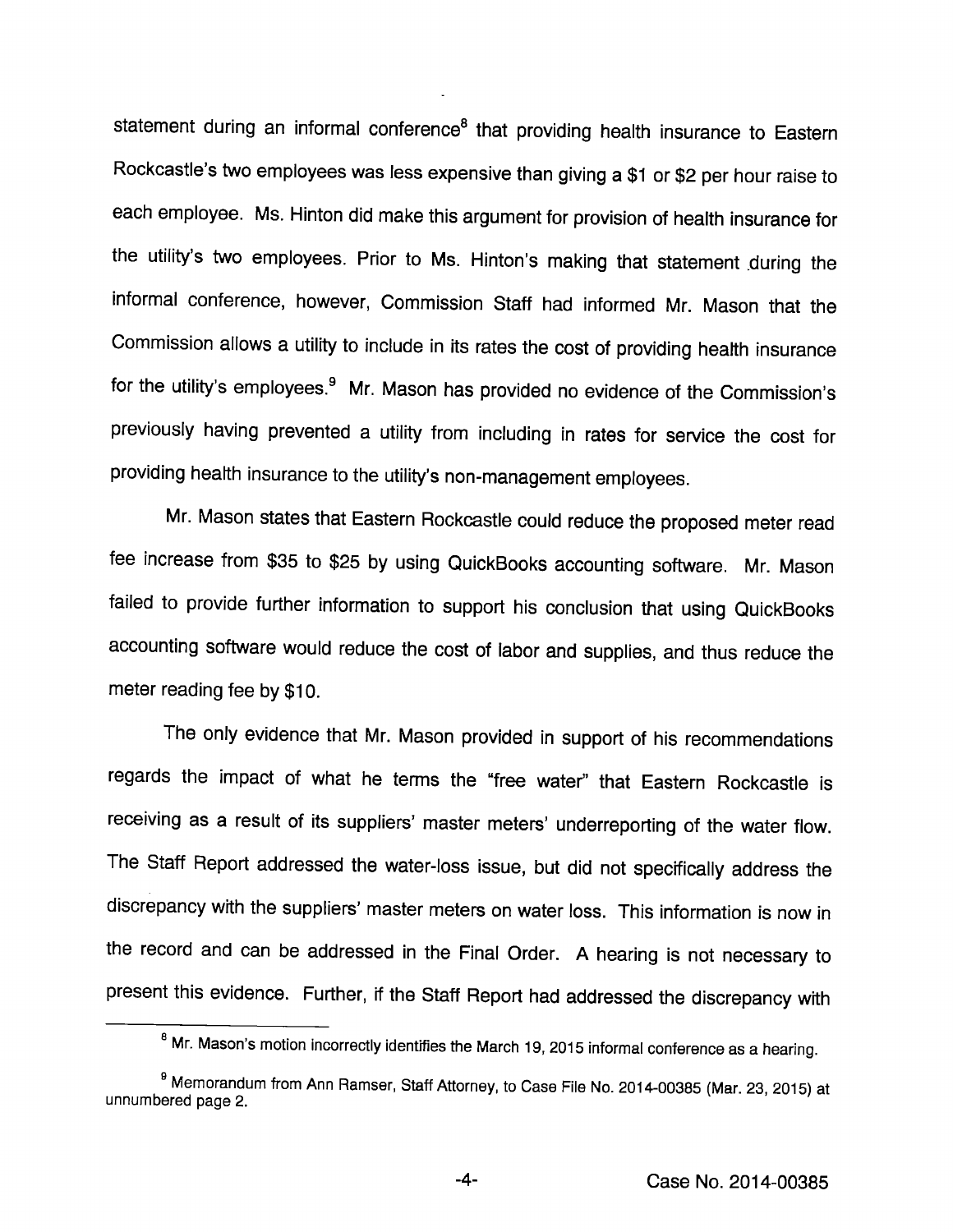the monthly reports, the rates recommended in the Staff Report would not change. Because Eastern Rockcastle already has a water loss greater than 15 percent, the costs for any additional water purchases, and costs incurred for purchased power as a result of the additional water purchases, would be disallowed for ratemaking purposes pursuant to 807 KAR 5:066, Section 6(3).

Finally, Mr. Mason bases his request for a hearing on the allegedly insufficient notice. He indicates that the notice for the meter read fee contains the incorrect percentage increase and that the proposed meter read fee was not published for three consecutive weeks. He does not dispute that each publication of the notice for the meter read fee contained the correct present rate of \$5 and the correct proposed rate of \$35.

Eastern Rockcastle filed an Affidavit of Publication dated October 30, 2014, indicating that Mount Vernon Signal published a notice of the proposed meter read fee increase on October 16, 23, and 30, 2014. $^{10}$  These notices contained the correct current and proposed meter read fee rates, but did not fully comply with regulations.<sup>11</sup> Eastern Rockcastle then published a combined notice containing the proposed meter read fee increase and the proposed water service rate increase. On December 15, 2014, Eastern Rockcastle filed an Affidavit of Publication dated December 11, 2014, indicating that Mount Vernon Signal published a notice containing the proposed meter read fee increase and proposed water service rate increase on November 6, 13, 20, and 27, 2014. These notices contained the correct current and proposed meter read fees. Based on the information in the record, Eastern Rockcastle's ratepayers have

<sup>&</sup>lt;sup>10</sup> See documents from TFS 2014-377 filed in this case on Nov. 25, 2014.

<sup>&</sup>lt;sup>11</sup> 807 KAR 5:011, Section 8.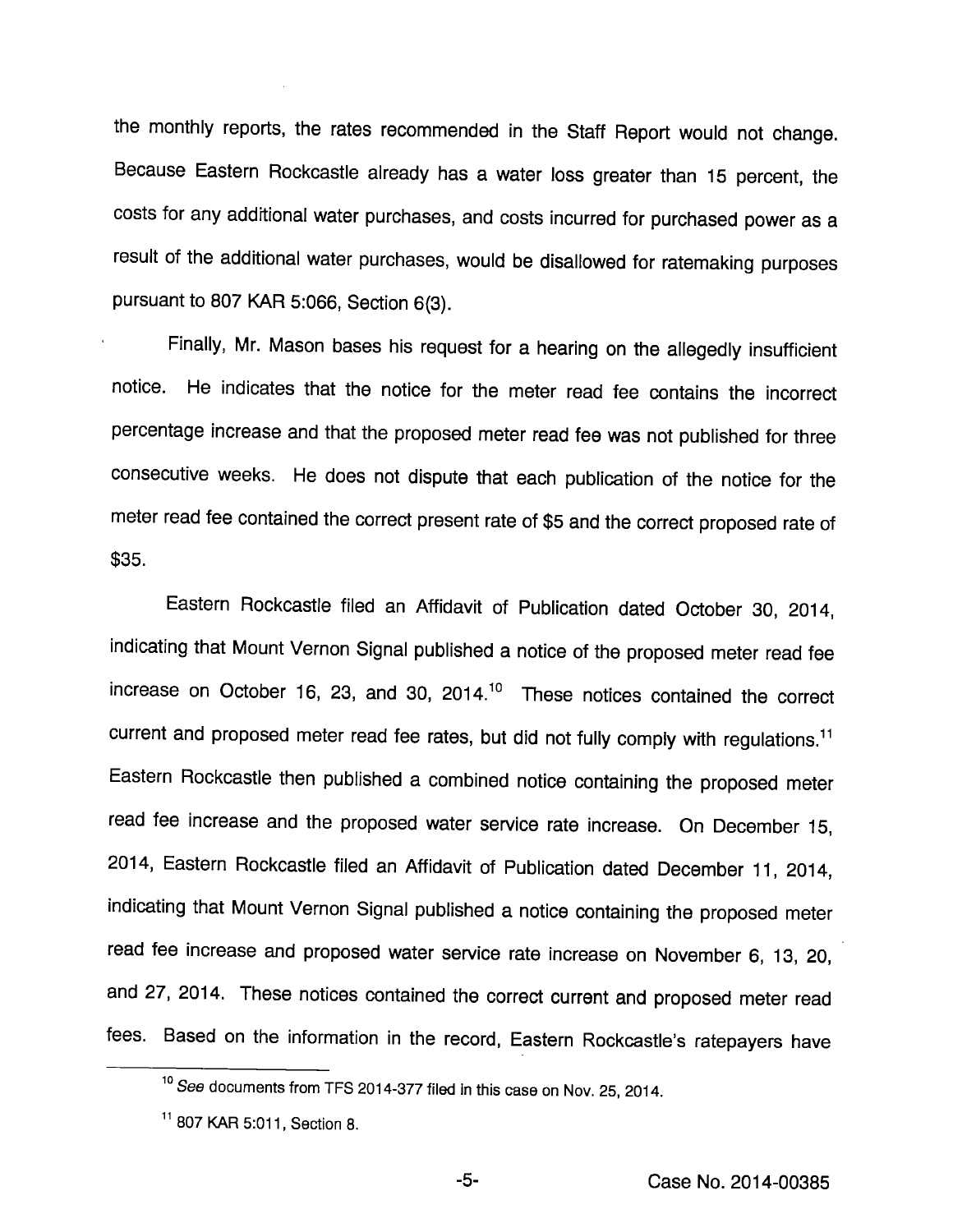received two sets of three weekly notices that Eastern Rockcastle proposes to increase the meter read fee from \$5 to \$35.

Requiring publication of three consecutive weekly notices containing the correct percentage meter read fee increase will not change the proposed dollar figure for the meter read fee. Furthermore, requiring a publication of the current and proposed rates for the water service rates at this time could be confusing to customers, as Eastem Rockcastle is now willing to accept the lower rates proposed in the Staff Report. Any issue with the notice that exists can be resolved by requiring the utility to publish one time the rates set forth in the Final Order, with the publication to occur within 14 days after the Final Order is issued.

Having considered Mr. Mason's motion and the evidence in the record, the Commission finds that:

1. Holding a hearing is not necessary to protect the substantial rights of Mr. Mason or any of Eastern Rockcastle's ratepayers in the case pending before the Commission. Mr. Mason does not dispute any figure or statement in the Staff Report. Furthermore, Mr. Mason has not cited to, or presented, any financial information to support his recommendation that the water service rates be limited to a 10 percent increase and the meter read fee be limited to \$25.

2. Holding a hearing in this case is not in the public interest. Eastem Rockcastle has already incurred some rate case expense, but has not yet requested recovery of rate case expense in this case. If a hearing is held. Eastern Rockcastle will require legal representation, and Eastern Rockcastle could request recovery for the rate

-6- Case No. 2014-00385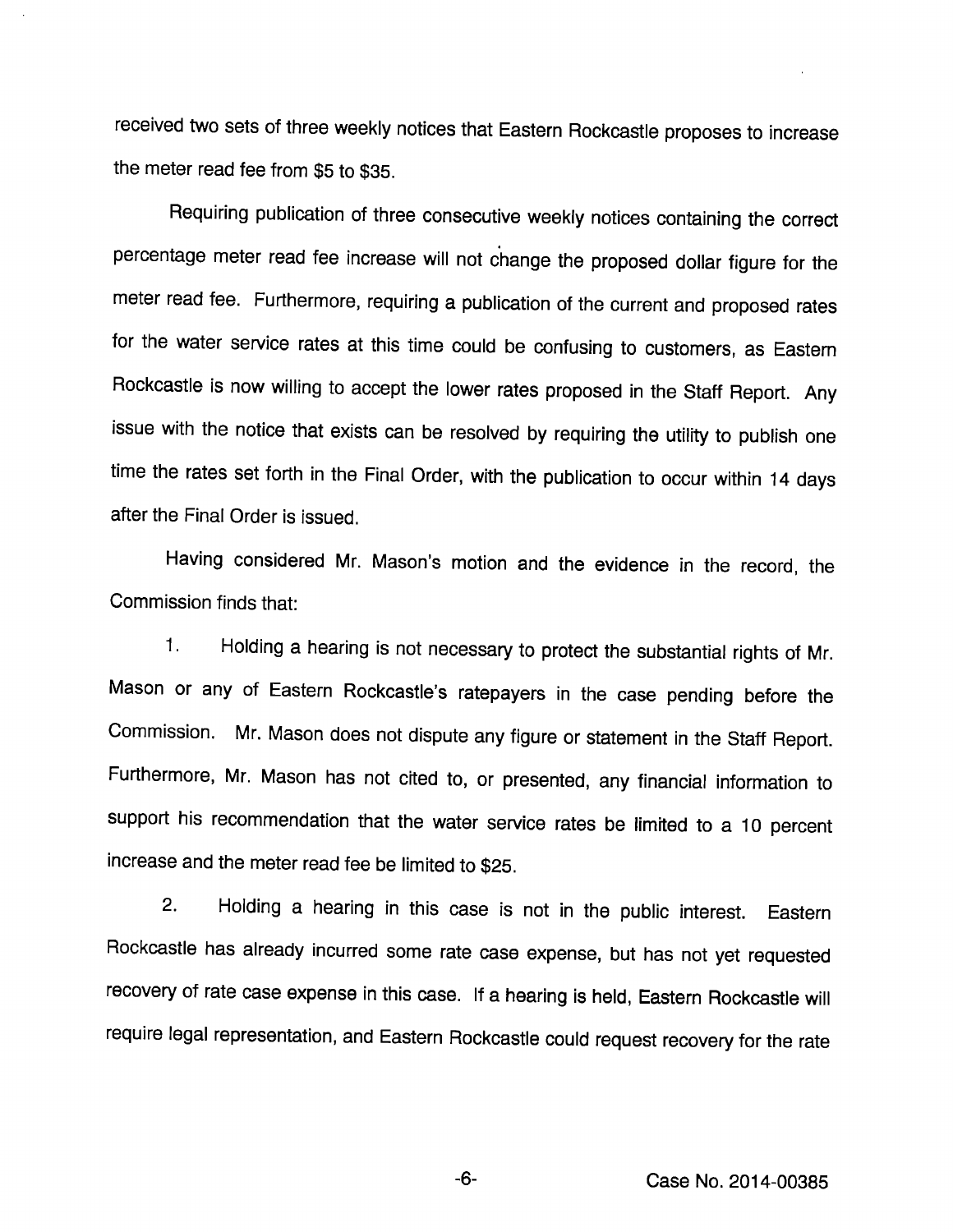case expense in this case. Including rate case expense will increase the rates currently recommended by Staff. Furthermore, Mr. Mason has not cited to, or presented, any financial information to support his recommendation that the water service rates be limited to a 10 percent increase and the meter read fee be limited to \$25.

3. Eastern Rockcastle's ratepayers have received sufficient notice that the utility proposes to increase the meter read fee from \$5 to \$35.

4. Mr. Mason's motion for a hearing should be denied.

IT IS THEREFORE ORDERED that:

1. Mr. Mason's motion for a hearing is denied.

2. This case is now submitted for a decision based upon the existing record.

By the Commission



**ATTESi Executive Director**